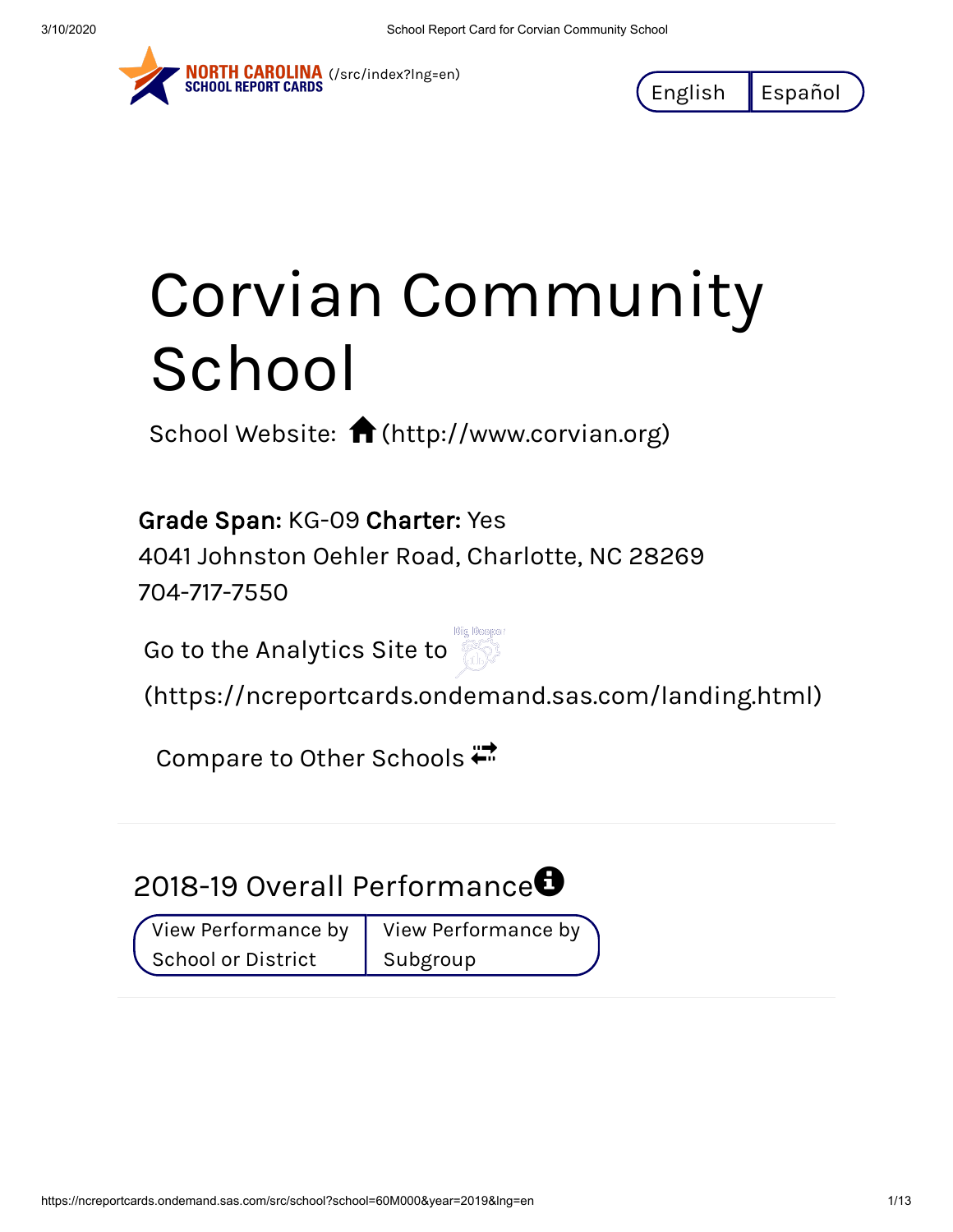B<sup>a</sup> 2018-19 GRADE

# 74

#### PERFORMANCE GRADE SCORE



| Growth<br>Range | Growth<br>Status |  |
|-----------------|------------------|--|
| 85.0-100.0      | <b>Exceeded</b>  |  |
| 70.0-84.9       | Met              |  |
| 50.0-69.9       | Not Met          |  |

#### Performance Grade Score History

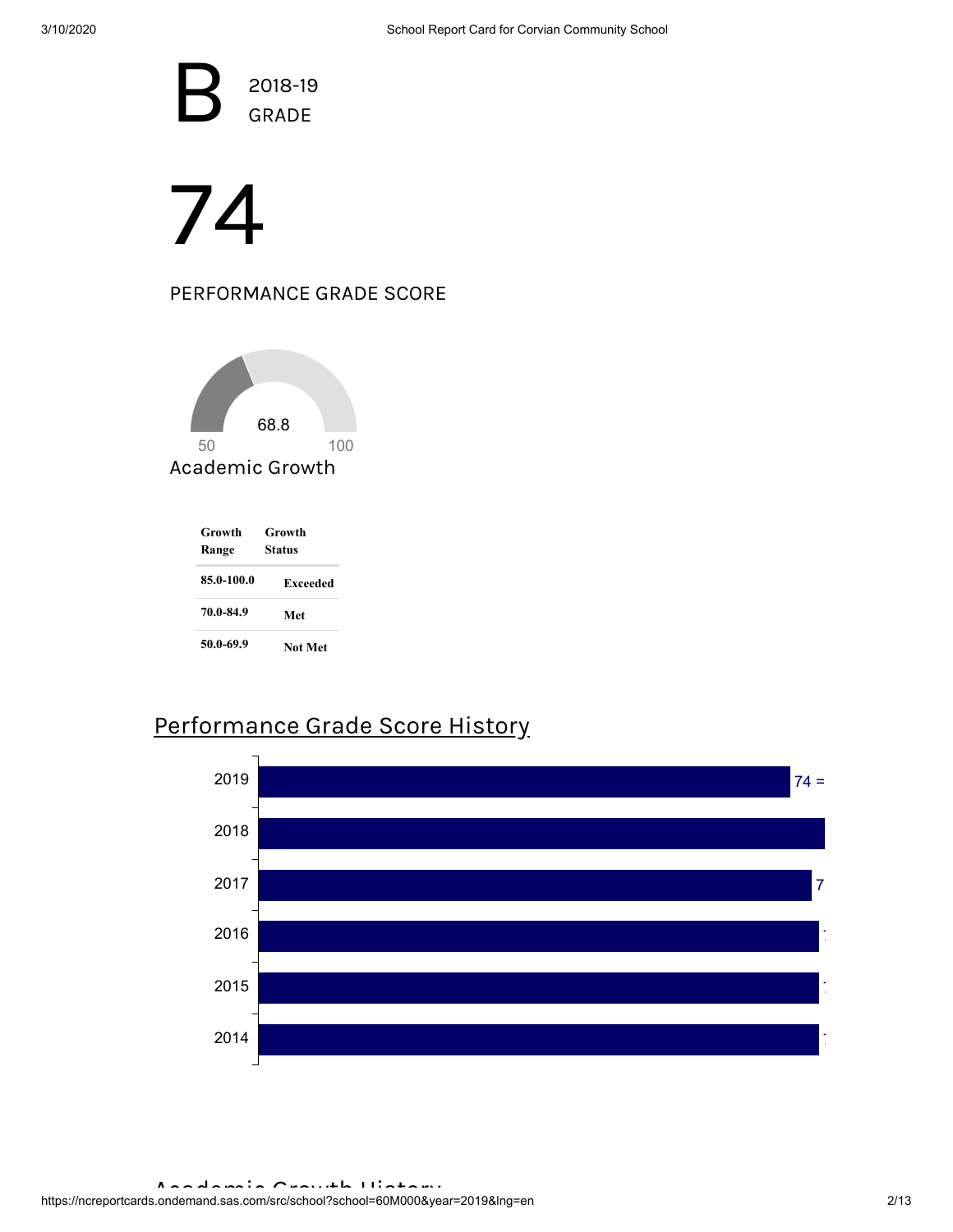3/10/2020 School Report Card for Corvian Community School





*Note - To protect student privacy, some data values for small groups will be suppressed as "> 95%" or "< 5%" in the charts or tables below. For counts less than 10, no data will be displayed.*

2018-19 Student Characteristics & Participation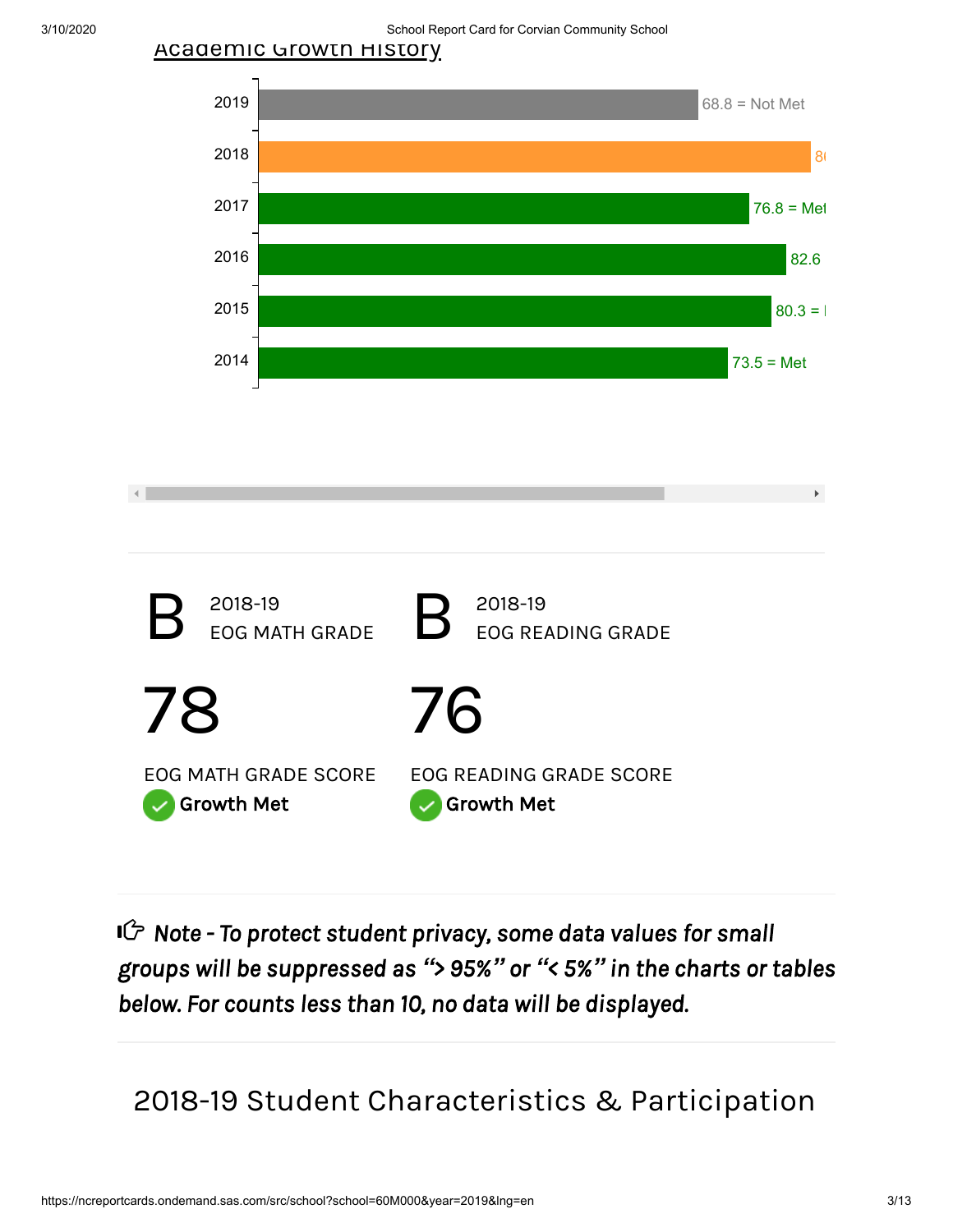This section describes some key measures about the students at this school.

#### Incoming Student Readiness  $\bm{\Theta}$



67.6% of the students entering 6th Grade across the school are proficient.



46.6% of the students entering 6th Grade across the state are proficient.



50% of the students entering 9th Grade across the school are proficient.



40.9% of the students entering 9th Grade across the state are proficient.

#### Percentage Economically Disadvantaged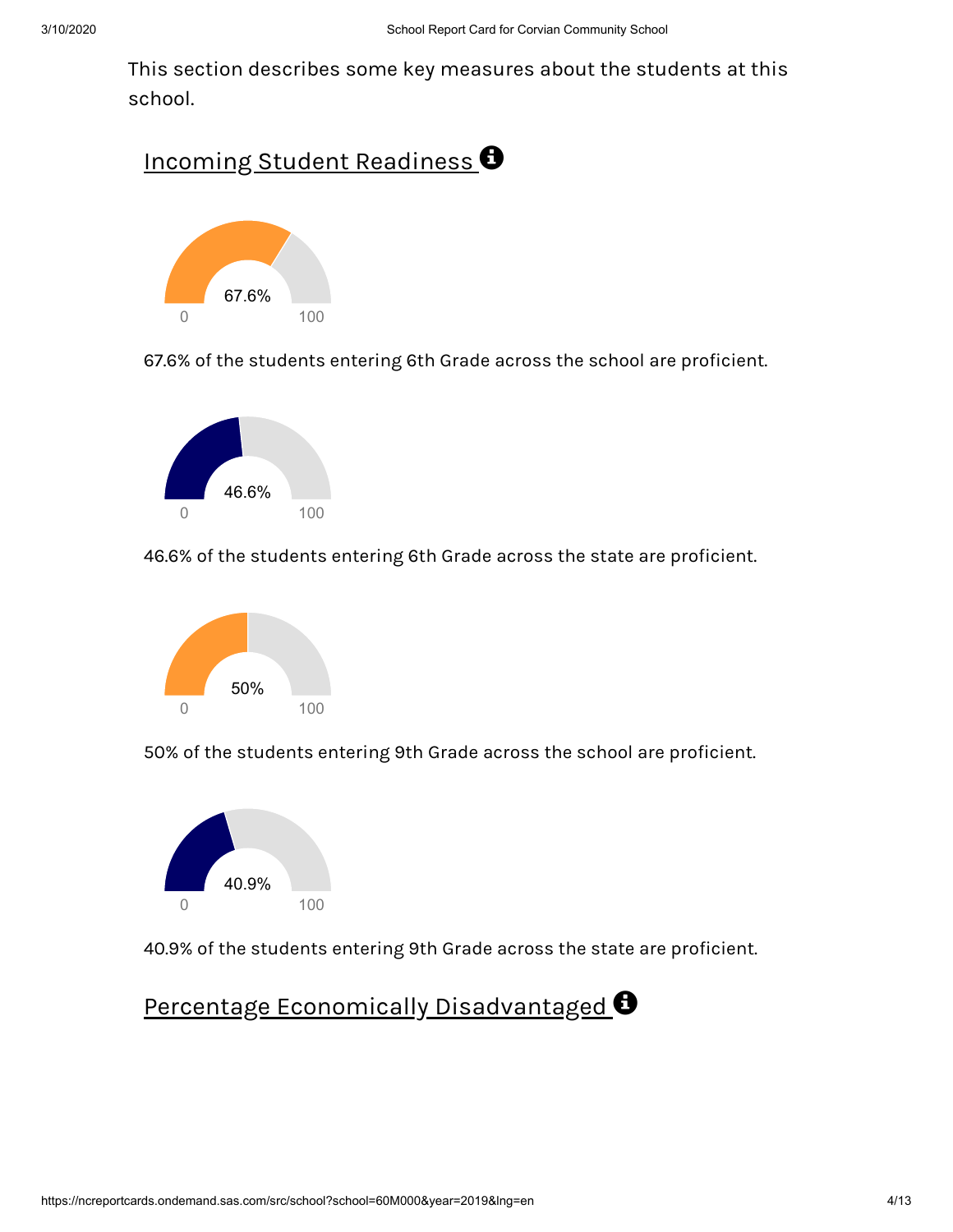

5% of Students across the school are economically disadvantaged.



46.5% of Students across the state are economically disadvantaged.

## 2018-19 Student Performance

Student Performance by School/District

Student Performance by Subgroup

This section describes student performance in various test subject areas. Student test performance is reported as one of five achievement levels  $\bm{\Theta}$ . Levels 1 and 2 are below grade level. Level 3 is grade level proficient. Levels 4 and 5 indicate students are on track for career and college readiness. For math, student test performance is reported as one of four achievement levels. Not Proficient is below grade level. Level 3 is grade level proficient, Levels 4 and 5 indicate students are on track for career and college readiness.

## Proficiency in Subject Areas

Math Performance<sup>8</sup>

Summary Chart | Table

90.0 % 100.0 %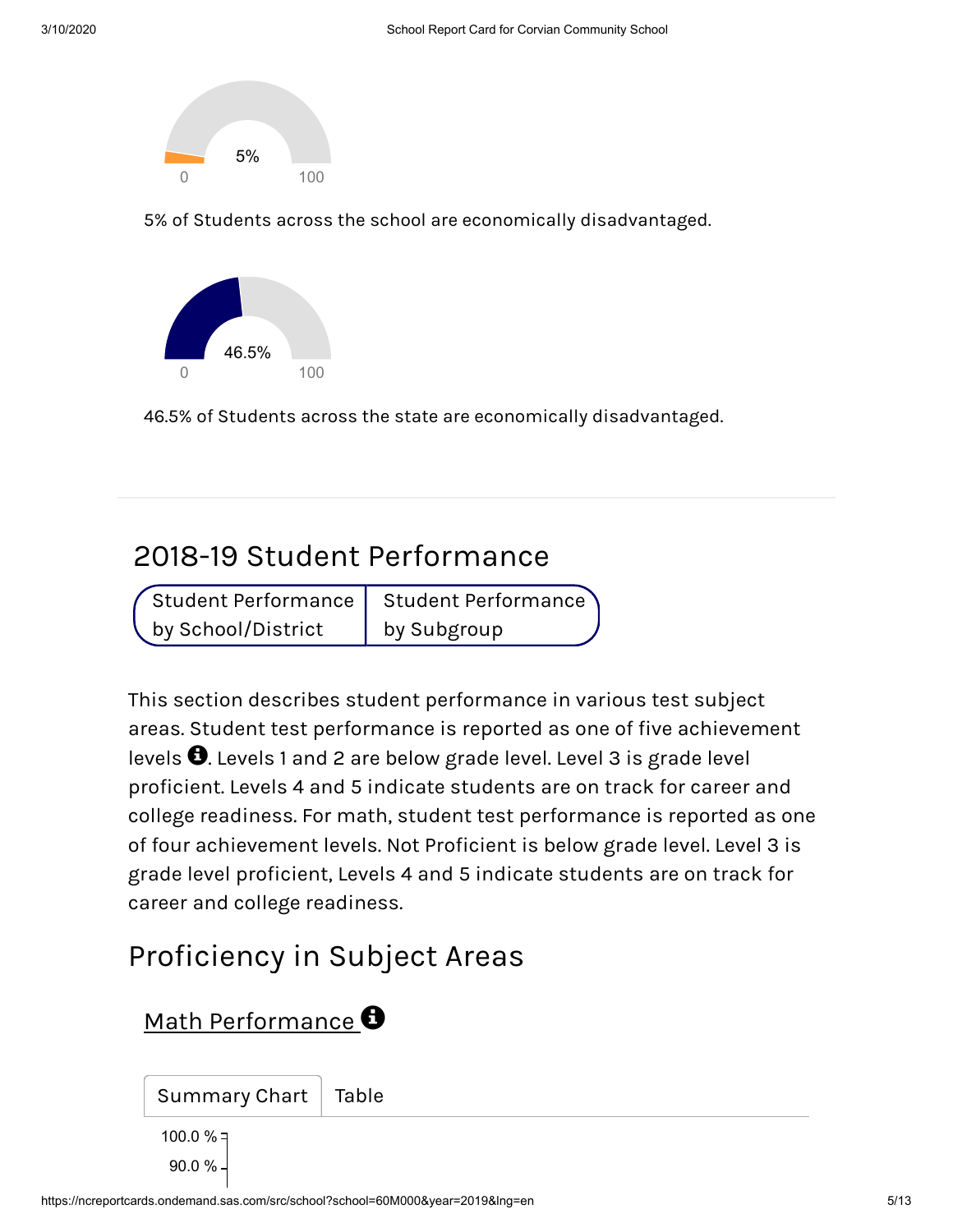

Grade Level Proficient (Levels 3-5) Career & College Ready (Levels 4-5)

#### English Language Arts/ Reading Performance



Grade Level Proficient (Levels 3-5) Career & College Ready (Levels 4-5)

#### Science Performance<sup>O</sup>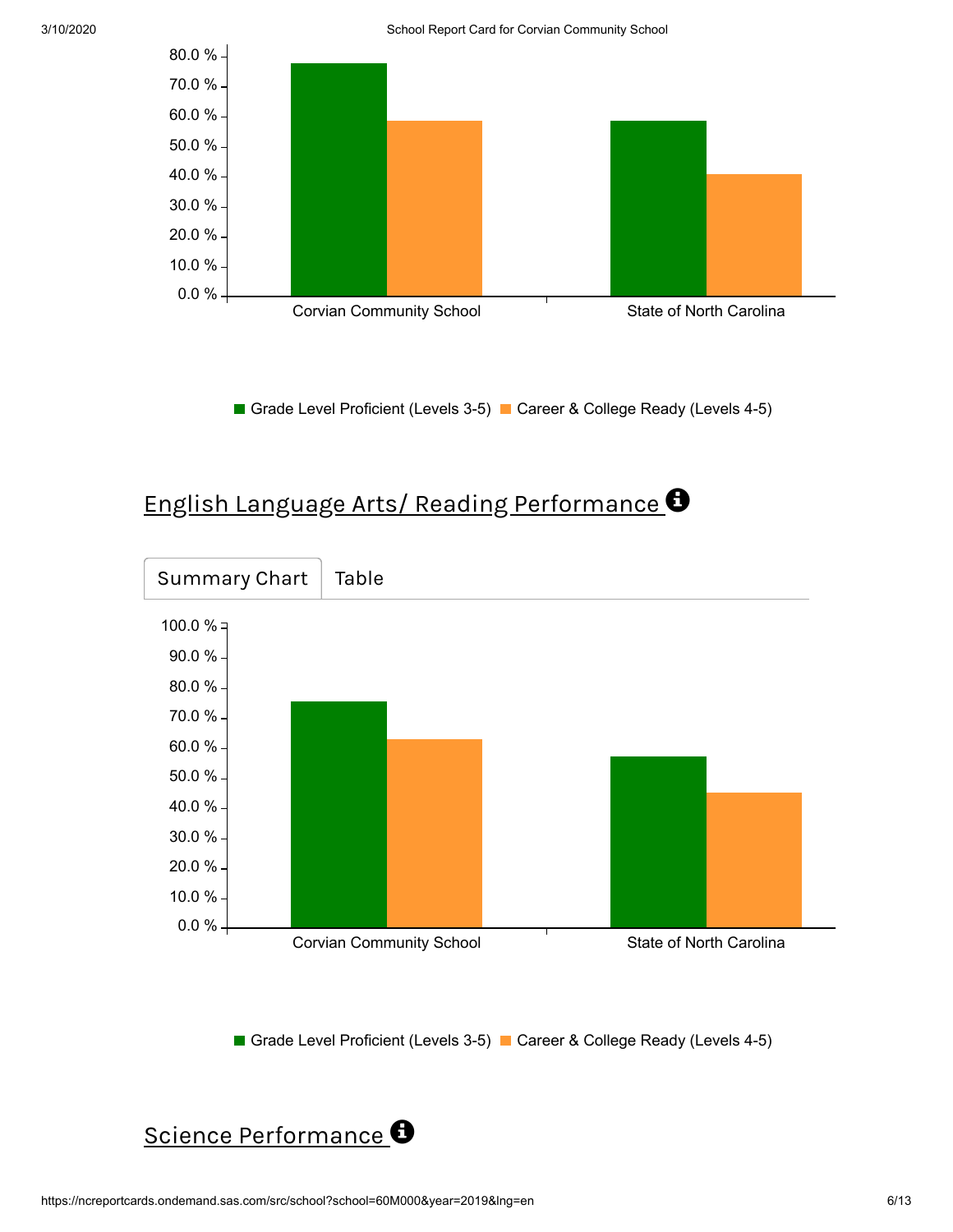

Grade Level Proficient (Levels 3-5) Career & College Ready (Levels 4-5)

#### Biology Performance<sup>O</sup>



Grade Level Proficient (Levels 3-5) Career & College Ready (Levels 4-5)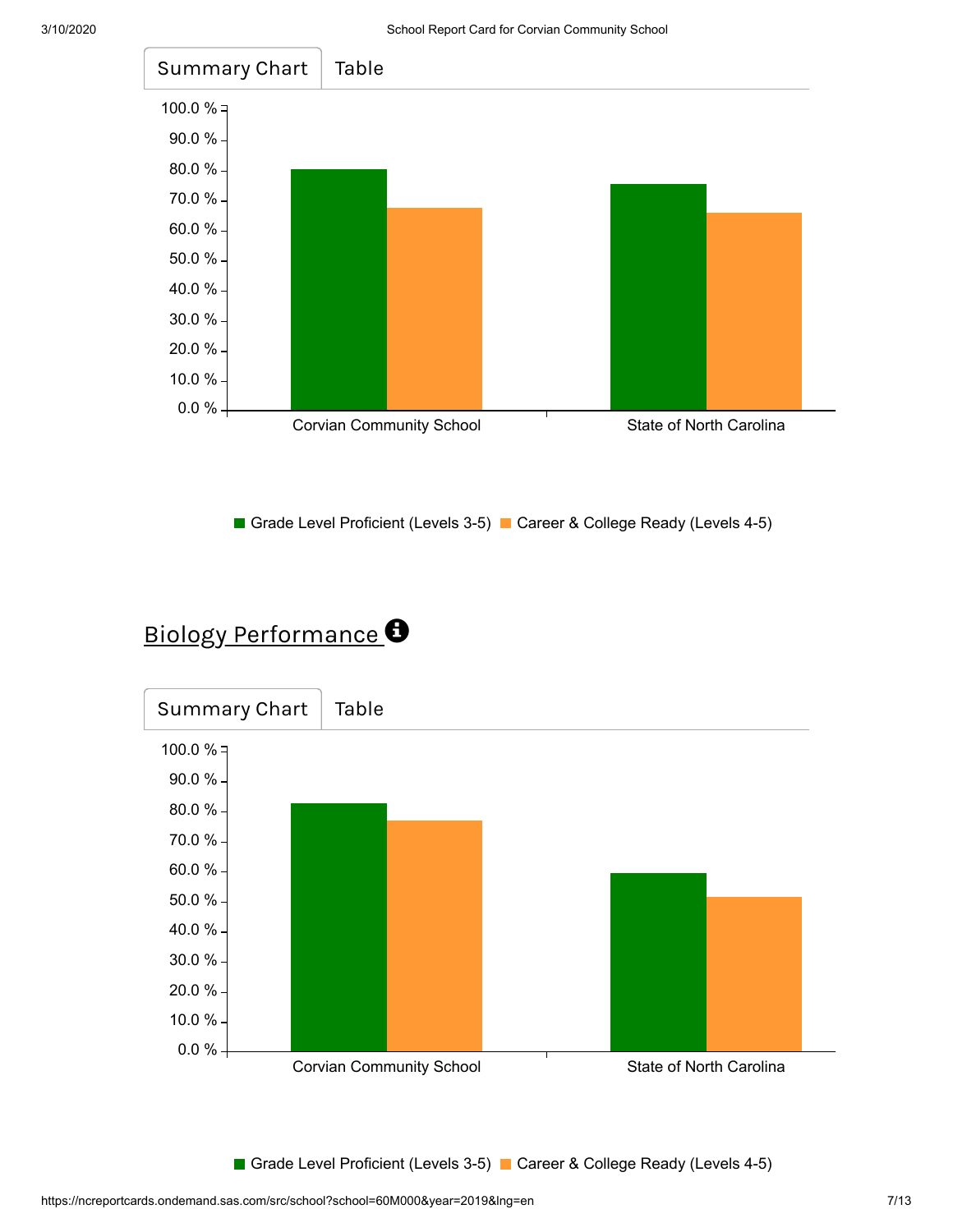## NC Math 1 Performance  $\bullet$

Summary Chart | Table



Grade Level Proficient (Levels 3-5) Career & College Ready (Levels 4-5)

Ξ

## Other Measures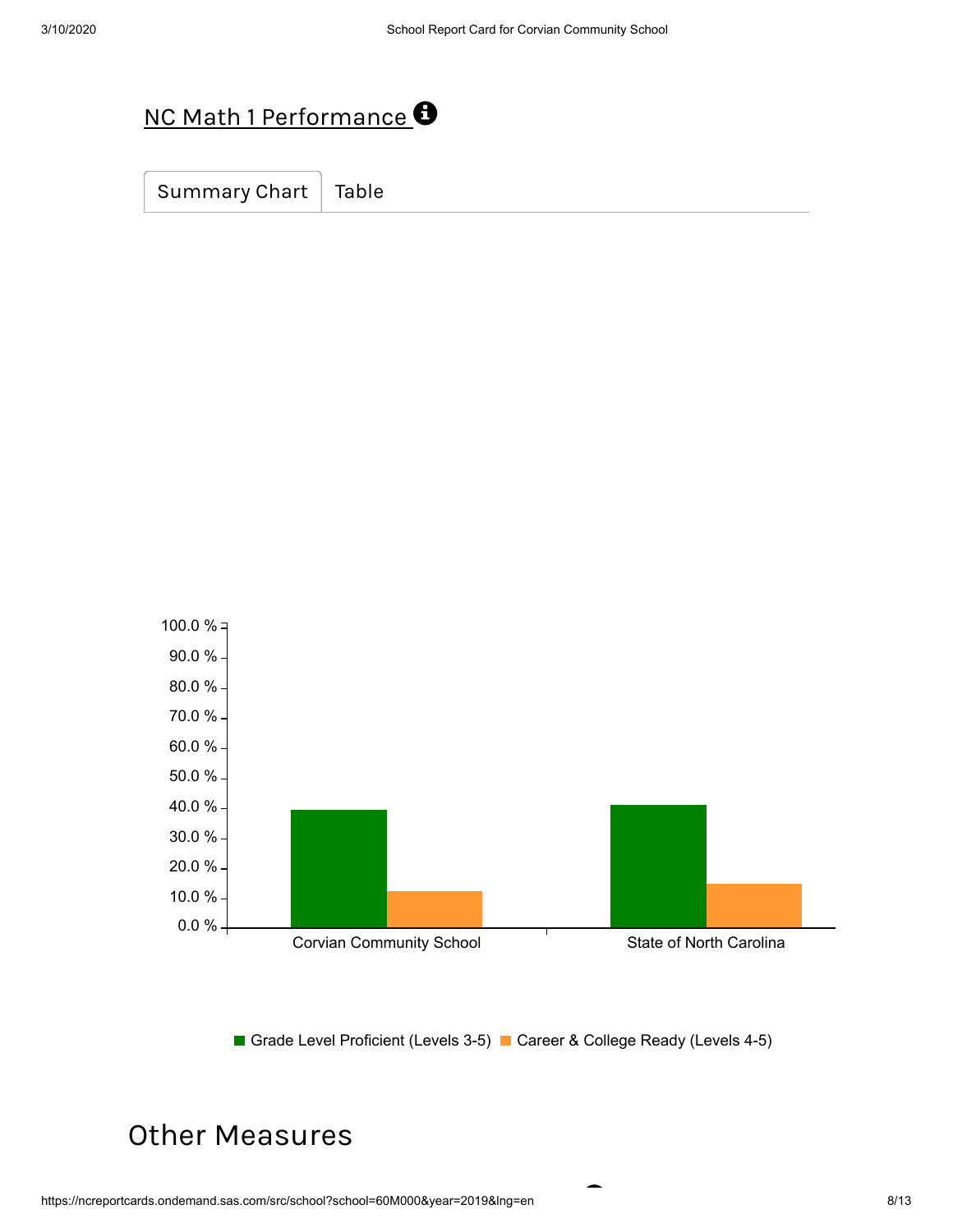

■ Corvian Community School ■ State of North Carolina





Percentage of students participating in state mandated standardized

https://ncreportcards.ondemand.sas.com/src/school?school=60M000&year=2019&lng=en 9/13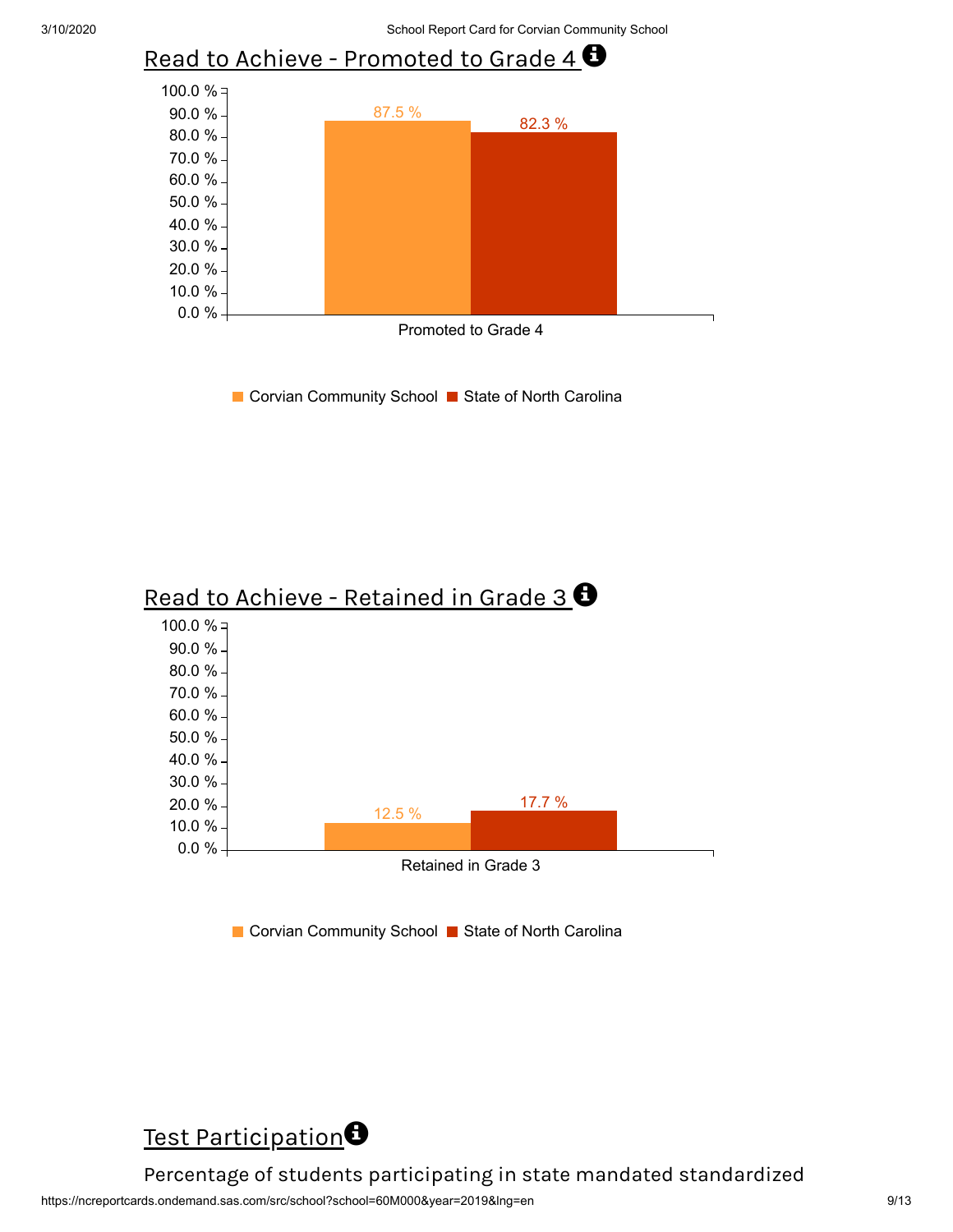$\left\| \cdot \right\|$ 



#### Students with Disabilities Alternate Test Participation

The percent of tested students is expected to be below 1% at the state level. Most schools have so few students that this information may be masked to protect student privacy. $\bm{\Theta}$ 

## 2018-19 School Environment

View Environment by School/District View Environment by Subgroup

This section provides information on the school environment and facilities

Suspension and Expulsion Rates (per 1000 students)  $\bm{\Theta}$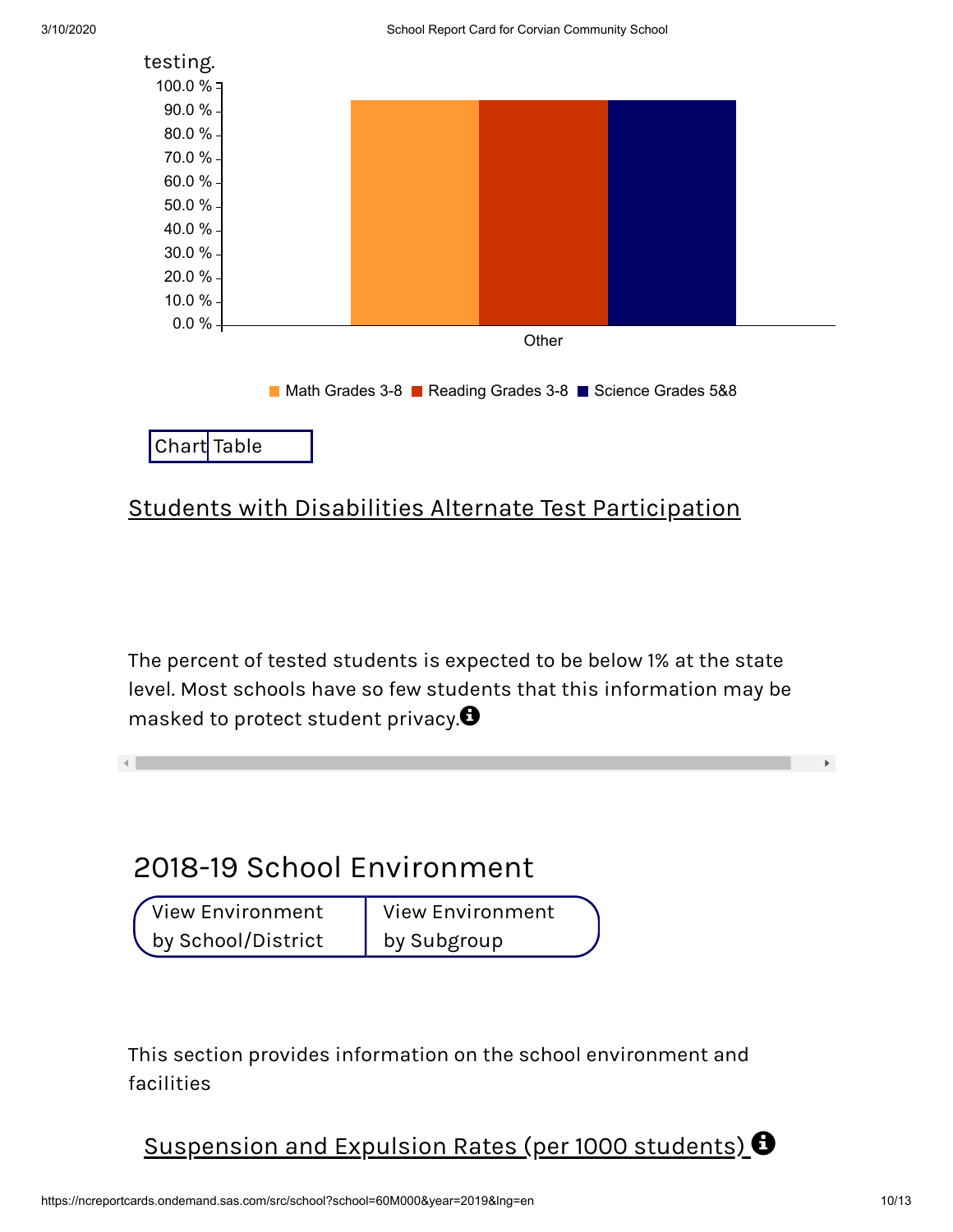

Chart Table

#### Rates of Criminal Acts, Bullying, Law Enforcement Referrals, and Arrests (per 1000 Students)  $\bm{\Theta}$

|                                | Criminal<br>Acts  | <b>Bullying and</b><br><b>Harrassment</b> | <b>Referral to Law</b><br><b>Enforcement Arrests</b> |      |
|--------------------------------|-------------------|-------------------------------------------|------------------------------------------------------|------|
| Corvian<br>Community<br>School | 1.02 <sub>1</sub> | 17.28                                     | 0.00                                                 | 0.00 |
| State of North<br>Carolina     | 6.29              | 11.28                                     | 2.48                                                 | 0.10 |

Students Per Device<sup>8</sup>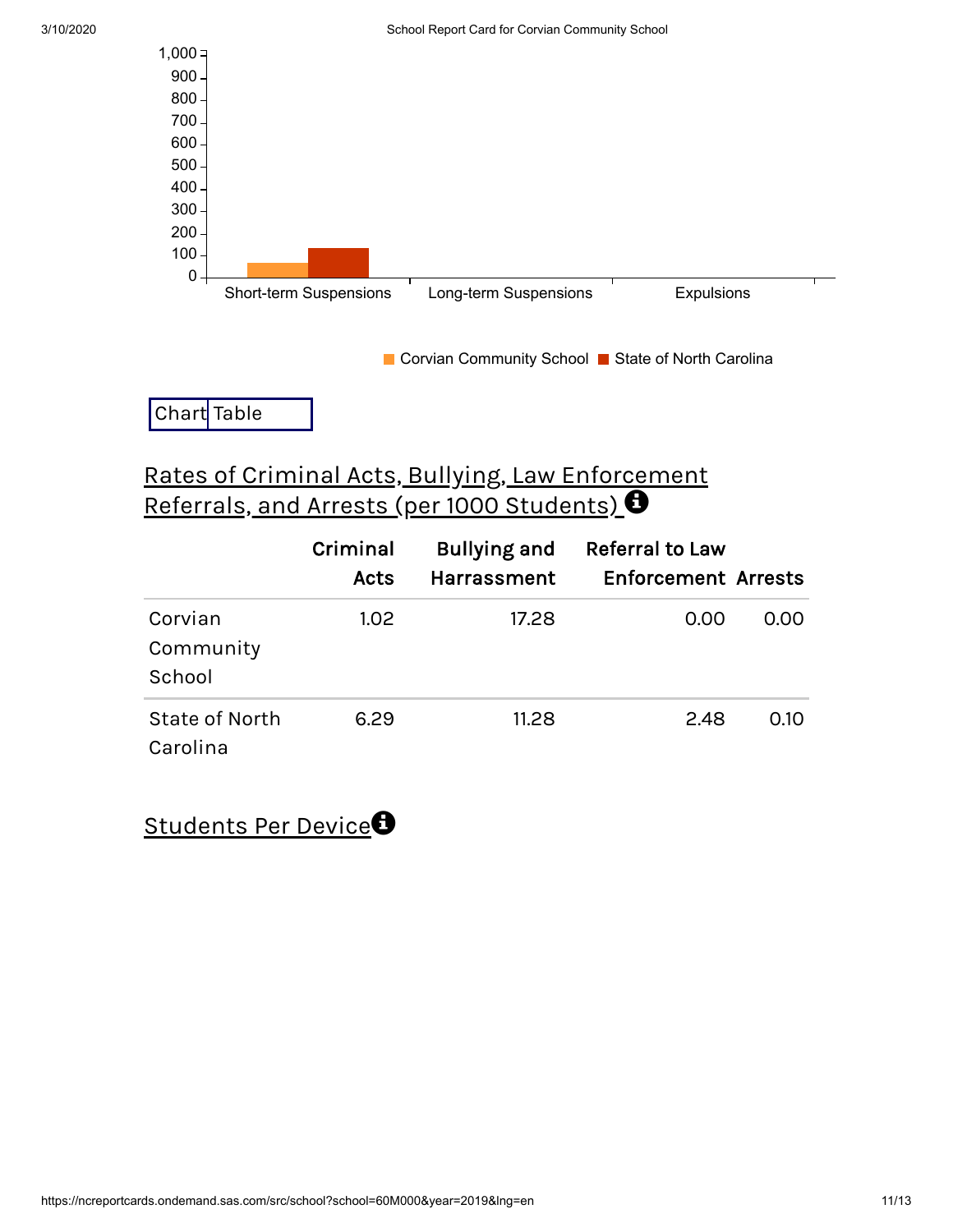

Chart Table

#### Wireless Access Points per Classroom O